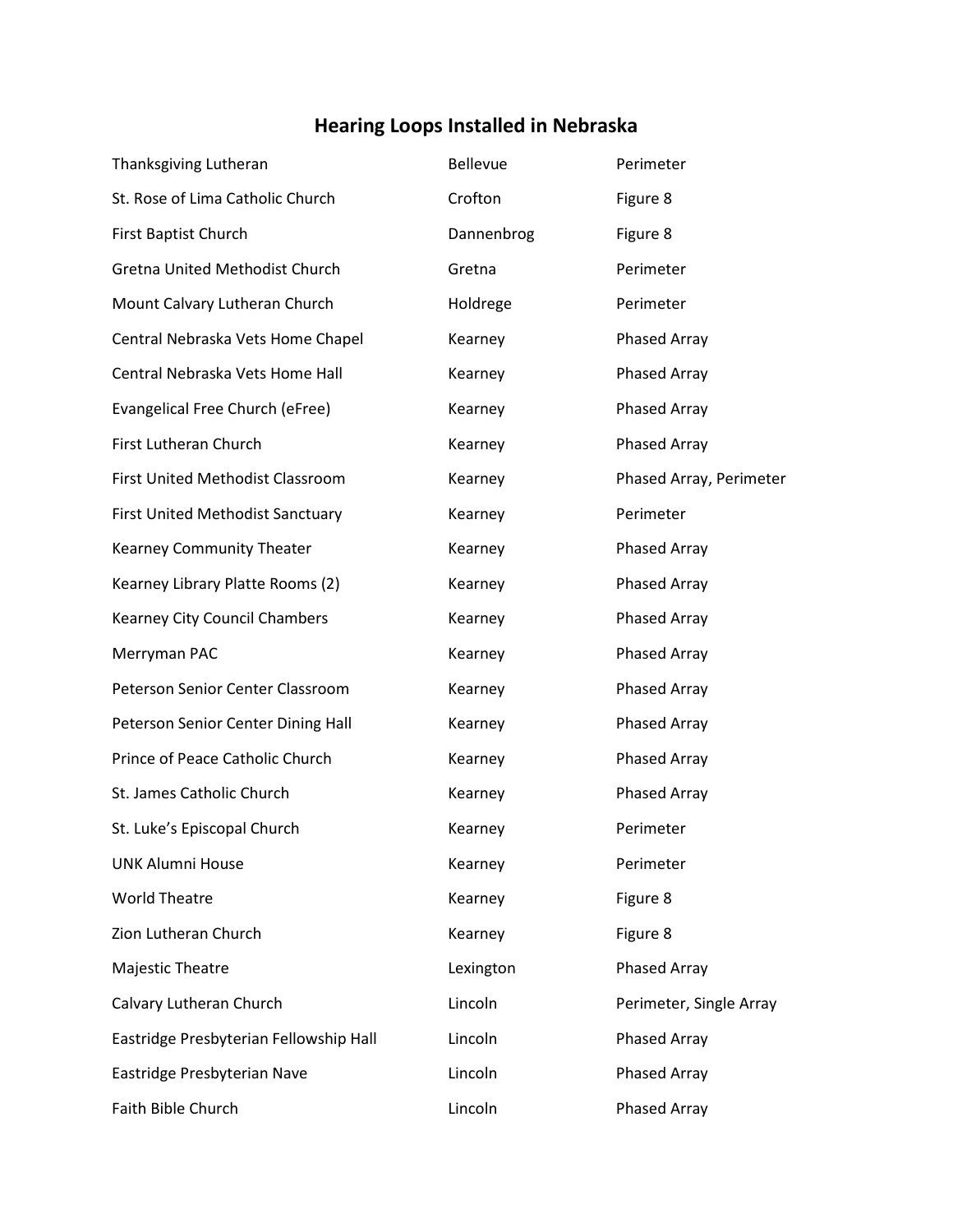| <b>First Evangelical Covenant</b>    | Lincoln | Phased Array |
|--------------------------------------|---------|--------------|
| First Free Church                    | Lincoln | Phased Array |
| First Presbyterian Church Great Hall | Lincoln | Perimeter    |
| First Presbyterian Church Sanctuary  | Lincoln | Figure 8     |
| Lincoln Community Playhouse Main     | Lincoln | Phase Array  |
| Lincoln Community Playhouse Studio   | Lincoln | Perimeter    |
| Mt. Olive Evangelical Lutheran       | Lincoln | ???          |
| <b>Grace Lutheran Church</b>         | Norfolk | Perimeter    |
| <b>Home for Funerals</b>             | Norfolk | Perimeter    |
| Norfolk Country Club Banquet Room    | Norfolk | Perimeter    |
| Norfolk Country Club Dining Room     | Norfolk | Phased Array |
| Our Savior Lutheran Church Sanctuary | Norfolk | Perimeter    |
| <b>Benson Theatre</b>                | Omaha   | Phased Array |
| Congregational Temple Israel         | Omaha   | ???          |
| Converge Church                      | Omaha   | Phased Array |
| Dundee Presbyterian Nave             | Omaha   | Figure 8     |
| Dundee Presbyterian Parlor           | Omaha   | Perimeter    |
| Ear Specialists of Omaha             | Omaha   | Perimeter    |
| Faith Westwood UMC                   | Omaha   | Phased Array |
| <b>Luther Memorial Lutheran</b>      | Omaha   | Single Array |
| Marian High School Theatre           | Omaha   | ???          |
| Morning Star Lutheran                | Omaha   | Figure 8     |
| Mount Calvary Lutheran Church        | Omaha   | Figure 8     |
| Mount View Presbyterian              | Omaha   | Phased Array |
| Orpheum Theatre                      | Omaha   | Phased Array |
| Presbyterian Church of the Master    | Omaha   | Perimeter    |
| St. Pius X Omaha                     | Omaha   | Single Array |
| St. Paul's United Methodist Church   | Omaha   | Perimeter    |
| St. Mary's Catholic Church           | Osmond  | Phased Array |